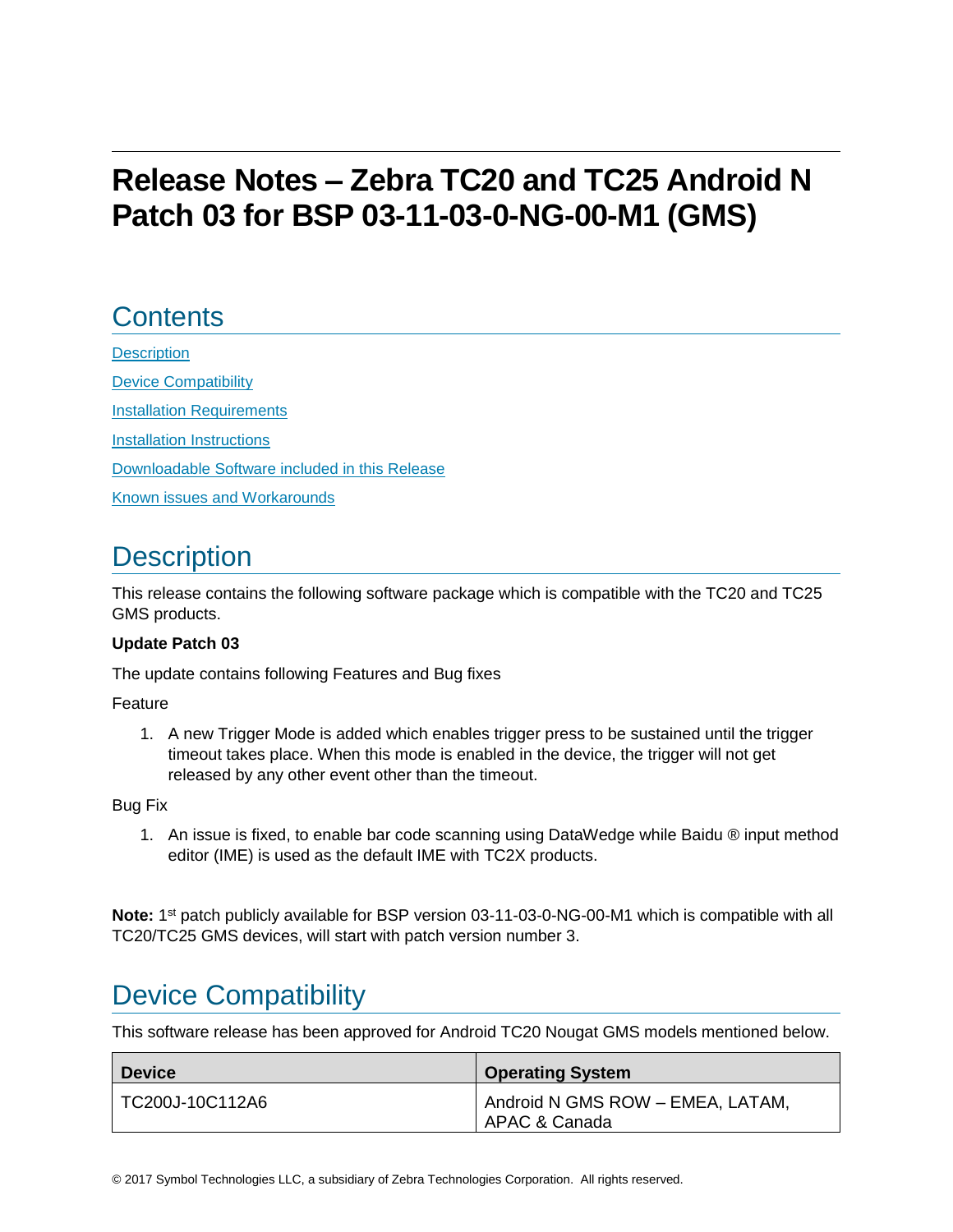| TC200J-10C112US        | Android N GMS US Only                                           |
|------------------------|-----------------------------------------------------------------|
| <b>TC200J-10A111US</b> | Android N GMS US Only                                           |
| TC200J-10A111A6        | Android N GMS ROW - EMEA, LATAM,<br>APAC & Canada               |
| TC200J-10C213A6        | Android N GMS ROW - EMEA, LATAM,<br>APAC & Canada (Premium SKU) |
| TC200J-10C213US        | Android N GMS US Only (Premium SKU)                             |
| TC200J-10A111TN        | Android N GMS Tunisia Only                                      |
| TC200J-10C112TN        | Android N GMS Tunisia Only                                      |

This software is also approved for Android TC25 Nougat Non-GMS models mentioned below

| <b>Device</b>   | <b>Operating System</b>         |
|-----------------|---------------------------------|
| TC25AJ-10C102A6 | Android N GMS ROW - EMEA        |
| TC25AJ-10B101A6 | Android N GMS ROW - EMEA        |
| TC25BJ-10C102A6 | Android N GMS ROW - EMEA & APAC |
| TC25BJ-10B101A6 | Android N GMS ROW - EMEA & APAC |

## <span id="page-1-0"></span>Installation Requirements

#### HW Requirements

- Windows PC running Windows 7/10 32/64 bits
- USB Type C Cable
- Micro SD Card with at least 2GB capacity (optional)

### SW Requirements

Please make sure following components are installed on your computer before commencing OS installation.

- Zebra Android USB Driver V2.2 or higher
- Android Debug Bridge version 1.0.39 or higher
- TC20/TC25 GMS Android OS Release Images

### Image Compatibility

To use this Update, the terminal must have the BSP 03-11-03-0-NG-00-M1 installed as the baseline OS.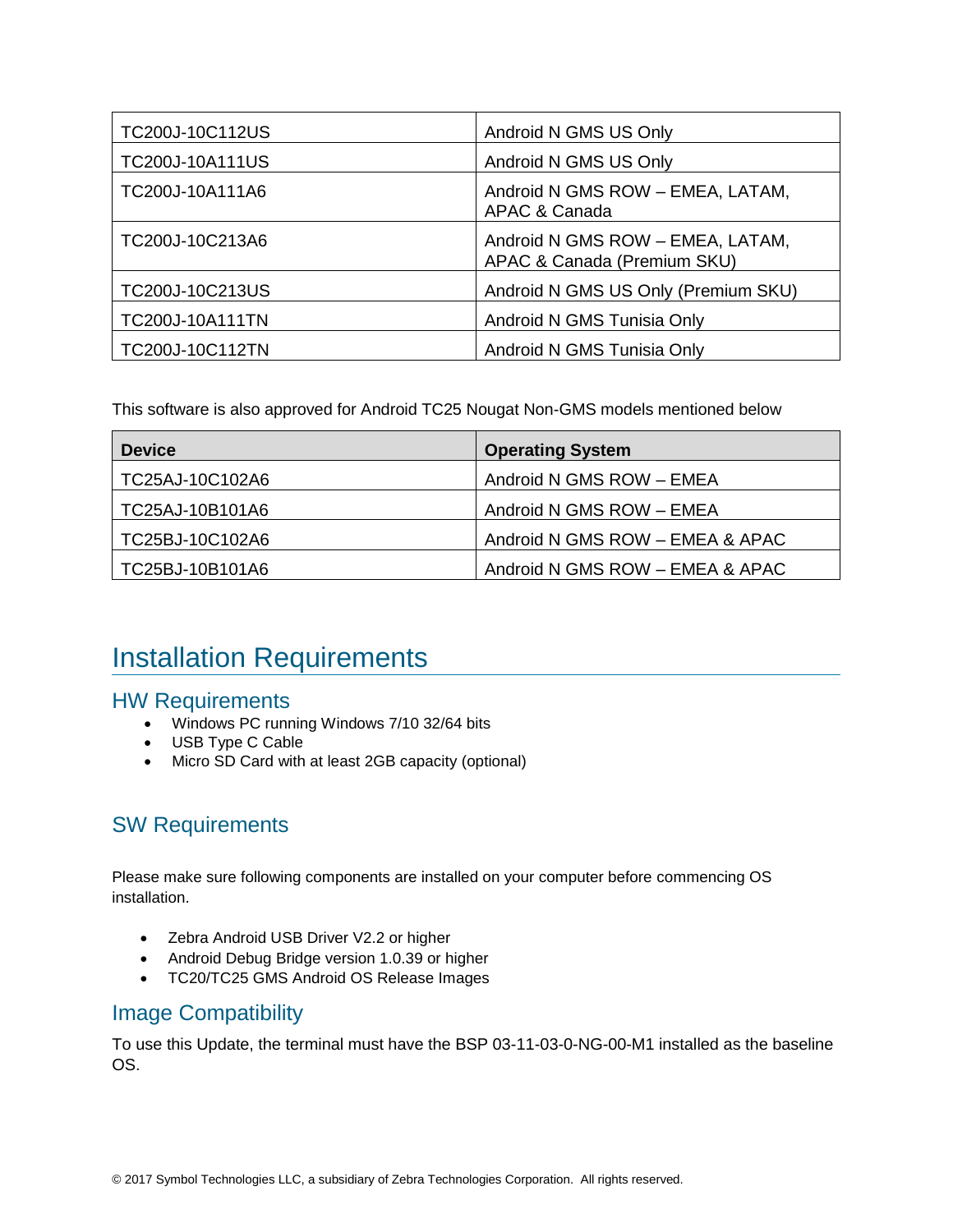## <span id="page-2-0"></span>Installation Instructions

### Using the "adb sideload" method

#### Assumptions

- 1. ADB installed on PC
- 2. TC20/TC25 has Developer options enabled
- 3. USB debugging ON

#### Procedure

- 1. Plug the TC20/TC25 into the USB & Charging Cable and then the Cable to the PC. If you have a Cradle with USB connectivity, connect it now.
- 2. You may need to pull down notification bar, and tap on the notification which says, "USB charging this device", and change it to "Transfer files".
- 3. Open Command Prompt on PC, run "adb devices" and check to see if you can see the device's serial number… If yes, proceed… if not you will need to get the PC set up with the proper drivers or install an External SD Card.
- 4. You may also get a pop up on your PC (Win 7) that you will be connected as a Portable Media Player… this can be ignored.
- 5. Entering Recovery Mode
	- a. Choice 1: In Command Prompt, type "adb reboot recovery" and click enter.
	- b. Choice 2:
		- i. Reboot and hold PTT key
		- ii. When Zebra Technologies logo appears on the screen Release the PTT Key
- 6. Your TC20/TC25 will reboot and take you to Android Recovery screen.
- 7. To select Sideload Method
	- a. Use the Volume + and to highlight, "Apply update from ADB" and press the Power Key to select it
- 8. With your Command Prompt, open, type "adb sideload" and add a space and then drag and drop the zip file which you want to apply to the device and press enter.
	- a. When the file download starts, the command window will show progress with a percentage completed.
	- b. Device display will show a series of messages indicating it is downloading, verifying and installing the image on to the device.
- 9. After successful update, the device will auto reboot and you see Zebra on top and POWERED BY android at the bottom and after about 10 second will transition to the TC20/TC25 Touch Computer splash screen with 5 dancing white dots at bottom… it will stay at this screen for up to 4 minutes and then present the "Welcome Screen".
- 10. To make sure the OS Patch Update took place, once the initial setup is complete;
	- a. Go to "Settings" and scroll down to "About phone" and look at the "Build number". It should state "03-11-03-0-NG-00-M1" and the Patch Version should indicate as "3".
- 11. Now you are all set to use your TC20/TC25.

### Using External SD Card

- 1. Plug the TC20/TC25 into the USB & Charging Cable and then the Cable to the PC. If you have a Cradle with USB connectivity, connect it now.
- 2. You may need to pull down notification bar, and tap on the notification which says, "USB charging this device", and then change it to "Transfer files".